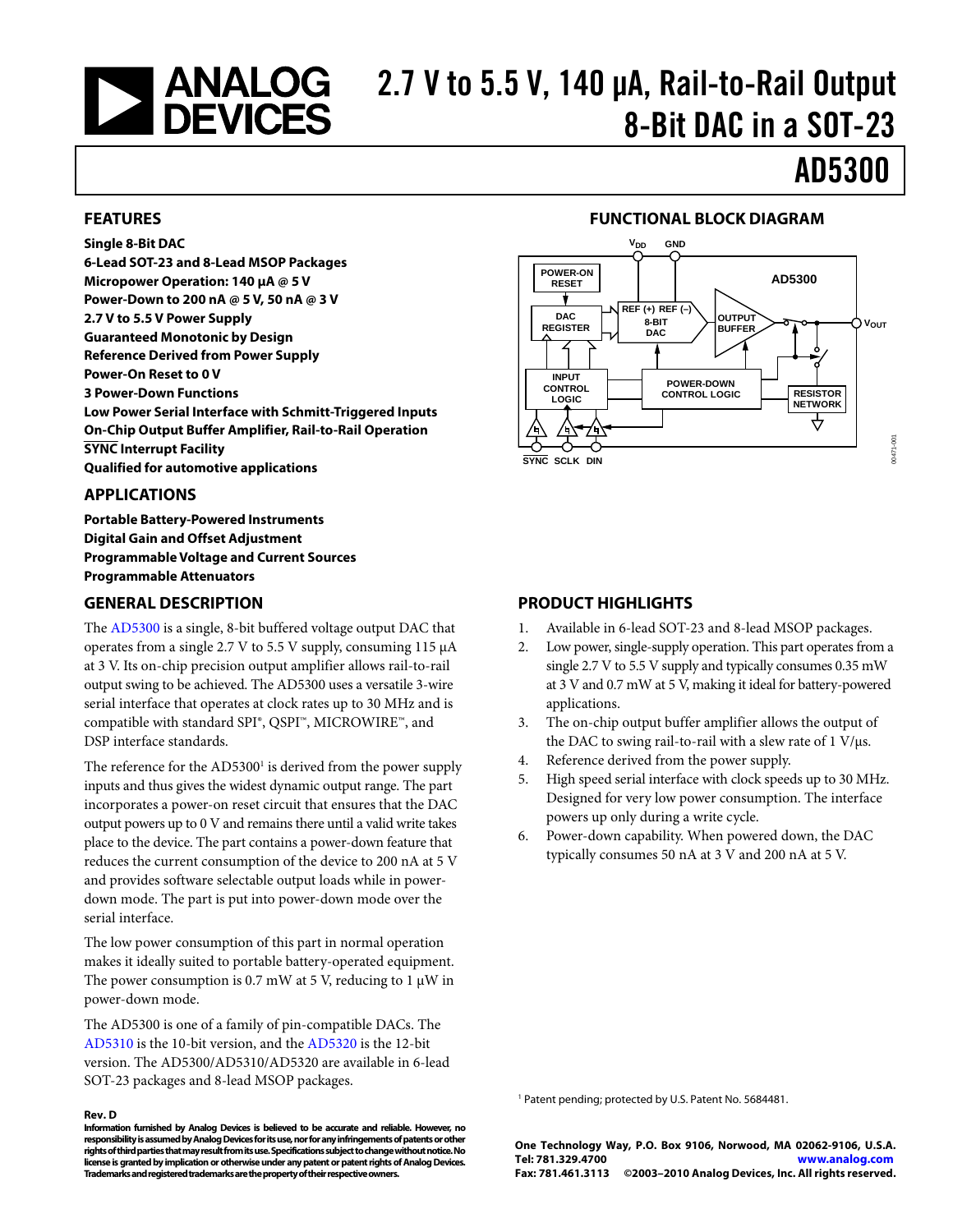## $\mathbf{A}\mathbf{D}5300- \mathbf{SPEC}$  **IFICATIONS**  $\frac{\mathsf{(V_{DD}}=2.7~\mathsf{V}~\mathsf{to}~5.5~\mathsf{V};~\mathsf{R}_\mathsf{L}=2~\mathsf{k}\Omega~\mathsf{to}~\mathsf{GND};~\mathsf{C}_\mathsf{L}=500~\mathsf{pF}~\mathsf{to}~\mathsf{GND};~\mathsf{all}~\mathsf{specifications}}$ **TMIN to TMAX, unless otherwise noted.)**

|                                                                                                                                                                                                                                                                                                                                                                                                                                                                         | <b>B</b> Version <sup>1</sup> |                                                                                       |                                                                                 |                                                                                                                  |                                                                                                                                                                                                                                                                                                                                                                    |
|-------------------------------------------------------------------------------------------------------------------------------------------------------------------------------------------------------------------------------------------------------------------------------------------------------------------------------------------------------------------------------------------------------------------------------------------------------------------------|-------------------------------|---------------------------------------------------------------------------------------|---------------------------------------------------------------------------------|------------------------------------------------------------------------------------------------------------------|--------------------------------------------------------------------------------------------------------------------------------------------------------------------------------------------------------------------------------------------------------------------------------------------------------------------------------------------------------------------|
| Parameter                                                                                                                                                                                                                                                                                                                                                                                                                                                               | Min                           | Typ                                                                                   | <b>Max</b>                                                                      | Unit                                                                                                             | <b>Conditions/Comments</b>                                                                                                                                                                                                                                                                                                                                         |
| STATIC PERFORMANCE <sup>2</sup><br>Resolution<br>Relative Accuracy<br>Differential Nonlinearity<br>Zero-Code Error<br>Full-Scale Error<br>Gain Error<br>Zero-Code Error Drift<br>Gain Temperature Coefficient                                                                                                                                                                                                                                                           | 8                             | $+0.5$<br>$-0.5$<br>$-20$<br>$-5$                                                     | $\pm 1$<br>±0.25<br>$+3.5$<br>$-3.5$<br>±1.25                                   | <b>Bits</b><br><b>LSB</b><br><b>LSB</b><br><b>LSB</b><br><b>LSB</b><br>% of FSR<br>$\mu$ V/°C<br>ppm of FSR/°C   | See Figure 2.<br>Guaranteed Monotonic by Design. See Figure 3.<br>All Zeros Loaded to DAC Register. See Figure 6.<br>All Ones Loaded to DAC Register. See Figure 6.                                                                                                                                                                                                |
| OUTPUT CHARACTERISTICS <sup>3</sup><br>Output Voltage Range<br>Output Voltage Settling Time<br><b>Slew Rate</b><br>Capacitive Load Stability<br>Digital-to-Analog Glitch Impulse<br>Digital Feedthrough<br>DC Output Impedance<br><b>Short-Circuit Current</b><br>Power-Up Time                                                                                                                                                                                         | $\mathbf{0}$                  | 4<br>$\mathbf{1}$<br>470<br>1000<br>20<br>0.5<br>$\mathbf{1}$<br>50<br>20<br>2.5<br>5 | $V_{DD}$<br>6                                                                   | $\ensuremath{\mathbf{V}}$<br>μs<br>$V/\mu s$<br>pF<br>pF<br>$nV-s$<br>$nV-s$<br>$\Omega$<br>mA<br>mA<br>μs<br>μs | 1/4 Scale to 3/4 Scale Change (40 Hex to C0 Hex).<br>$R_L = 2 k\Omega$ ; 0 pF < C <sub>L</sub> < 500 pF. See Figure 16.<br>$R_L = \infty$ .<br>$R_L = 2 k\Omega$ .<br>1 LSB Change Around Major Carry. See Figure 19.<br>$V_{DD} = 5 V$ .<br>$V_{DD}$ = 3 V.<br>Coming Out of Power-Down Mode. $V_{DD} = 5 V$ .<br>Coming Out of Power-Down Mode. $V_{DD} = 3 V$ . |
| LOGIC INPUTS <sup>3</sup><br><b>Input Current</b><br>V <sub>INL</sub> , Input Low Voltage<br>V <sub>INL</sub> , Input Low Voltage<br>V <sub>INH</sub> , Input High Voltage<br>V <sub>INH</sub> , Input High Voltage<br>Pin Capacitance<br>POWER REQUIREMENTS<br>$V_{DD}$<br>I <sub>DD</sub> (Normal Mode)<br>$V_{DD}$ = 4.5 V to 5.5 V<br>$V_{DD}$ = 2.7 V to 3.6 V<br>I <sub>DD</sub> (All Power-Down Modes)<br>$V_{DD}$ = 4.5 V to 5.5 V<br>$V_{DD}$ = 2.7 V to 3.6 V | 2.4<br>2.1<br>2.7             | 140<br>115<br>0.2<br>0.05                                                             | $\pm 1$<br>0.8<br>0.6<br>3<br>5.5<br>250<br>200<br>$\mathbf{1}$<br>$\mathbf{1}$ | μA<br>V<br>V<br>$\ensuremath{\mathbf{V}}$<br>V<br>pF<br>V<br>μA<br>μA<br>μA<br>μA                                | $V_{DD} = 5 V$ .<br>$V_{DD}$ = 3 V.<br>$V_{DD} = 5 V$ .<br>$V_{DD}$ = 3 V.<br>DAC Active and Excluding Load Current.<br>$V_{IH}$ = $V_{DD}$ and $V_{IL}$ = GND.<br>$V_{IH}$ = $V_{DD}$ and $V_{IL}$ = GND.<br>$V_{IH} = V_{DD}$ and $V_{IL} = GND$ .<br>$V_{IH}$ = $V_{DD}$ and $V_{IL}$ = GND.                                                                    |
| POWER EFFICIENCY<br>$I_{\text{OUT}}/I_{\text{DD}}$                                                                                                                                                                                                                                                                                                                                                                                                                      |                               | 93                                                                                    |                                                                                 | $\%$                                                                                                             | $I_{\text{LOAD}} = 2 \text{ mA}$ . $V_{\text{DD}} = 5 \text{ V}$ .                                                                                                                                                                                                                                                                                                 |

NOTES

<sup>1</sup>Temperature range as follows: B Version:  $-40^{\circ}$ C to  $+105^{\circ}$ C.

<sup>2</sup>Linearity calculated using a reduced code range of 4 to 251. Output unloaded.

<sup>3</sup>Guaranteed by design and characterization, not production tested.

Specifications subject to change without notice.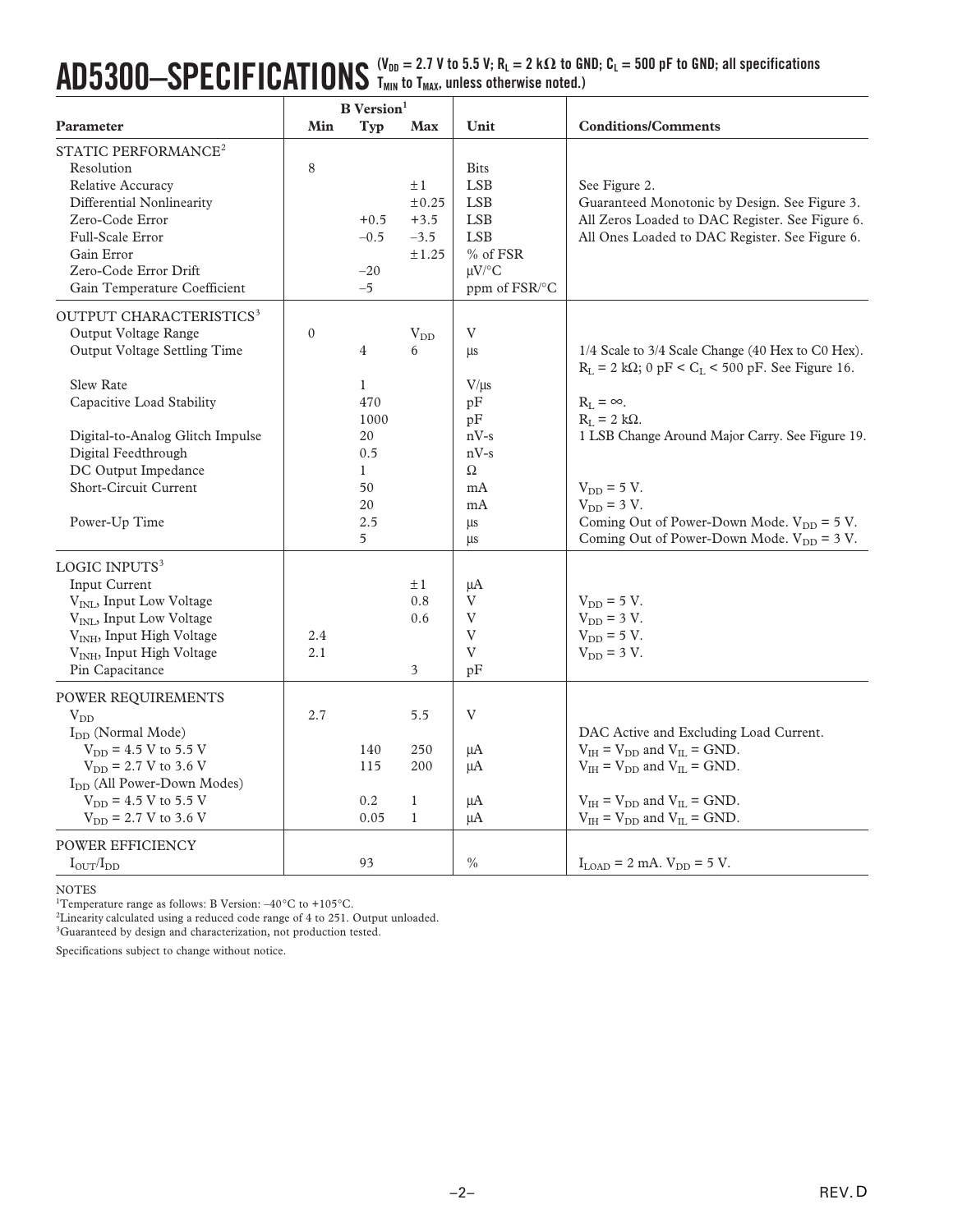## <span id="page-2-0"></span> $\bf{TIMING}$   $\bf{CHARACTERISTICS}^{1, 2}$  (V<sub>DD</sub> = 2.7 V to 5.5 V; all specifications T<sub>MIN</sub> to T<sub>MAX</sub>, unless otherwise noted.)

|                |                           | Limit at $T_{MIN}$ , $T_{MAX}$ |        |                                             |
|----------------|---------------------------|--------------------------------|--------|---------------------------------------------|
| Parameter      | $V_{DD}$ = 2.7 V to 3.6 V | $V_{DD}$ = 3.6 V to 5.5 V      | Unit   | <b>Conditions/Comments</b>                  |
| $t_1^3$        | 50                        | 33                             | ns min | <b>SCLK Cycle Time</b>                      |
| $t_2$          | 13                        | 13                             | ns min | <b>SCLK High Time</b>                       |
| $t_3$          | 22.5                      | 13                             | ns min | <b>SCLK Low Time</b>                        |
| $t_4$          | 13                        | 13                             | ns min | <b>SYNC</b> to SCLK Falling Edge Setup Time |
| t <sub>5</sub> |                           |                                | ns min | Data Setup Time                             |
| $t_6$          | 4.5                       | 4.5                            | ns min | Data Hold Time                              |
| $t_7$          |                           |                                | ns min | SCLK Falling Edge to SYNC Rising Edge       |
| $t_8$          | 50                        | 33                             | ns min | Minimum SYNC High Time                      |

NOTES

<sup>1</sup>All input signals are specified with tr = tf = 5 ns (10% to 90% of V<sub>DD</sub>) and timed from a voltage level of  $(V_{\rm IL} + V_{\rm IH})/2$ .

<sup>2</sup>See Figure 1. <sup>3</sup>Maximum SCLK frequency is 30 MHz at V<sub>DD</sub> = 3.6 V to 5.5 V and 20 MHz at V<sub>DD</sub> = 2.7 V to 3.6 V.

Specifications subject to change without notice.



Figure 1. Serial Write Operation

#### **ABSOLUTE MAXIMUM RATINGS\***

 $(T_A = 25\degree C,$  unless otherwise noted.)

| Digital Input Voltage to GND  -0.3 V to $V_{DD}$ + 0.3 V                           |  |
|------------------------------------------------------------------------------------|--|
|                                                                                    |  |
| <b>Operating Temperature Range</b>                                                 |  |
| Industrial (B Version) $\ldots \ldots \ldots \ldots \ldots -40^{\circ}C$ to +105°C |  |
| Storage Temperature Range $\ldots \ldots \ldots \ldots -65$ °C to +150°C           |  |
|                                                                                    |  |
| SOT-23 Package                                                                     |  |
|                                                                                    |  |
|                                                                                    |  |
| Lead Temperature, Soldering                                                        |  |
|                                                                                    |  |
|                                                                                    |  |
| <b>MSOP</b> Package                                                                |  |
|                                                                                    |  |
|                                                                                    |  |
|                                                                                    |  |
| Lead Temperature, Soldering                                                        |  |
|                                                                                    |  |
|                                                                                    |  |
|                                                                                    |  |

\*Stresses above those listed under Absolute Maximum Ratings may cause permanent damage to the device. This is a stress rating only; functional operation of the device at these or any other conditions above those listed in the operational sections of this specification is not implied. Exposure to absolute maximum rating conditions for extended periods may affect device reliability.

#### **CAUTION**

ESD (electrostatic discharge) sensitive device. Electrostatic charges as high as 4000 V readily accumulate on the human body and test equipment and can discharge without detection. Although the AD5300 features proprietary ESD protection circuitry, permanent damage may occur on devices subjected to high energy electrostatic discharges. Therefore, proper ESD precautions are recommended to avoid performance degradation or loss of functionality.

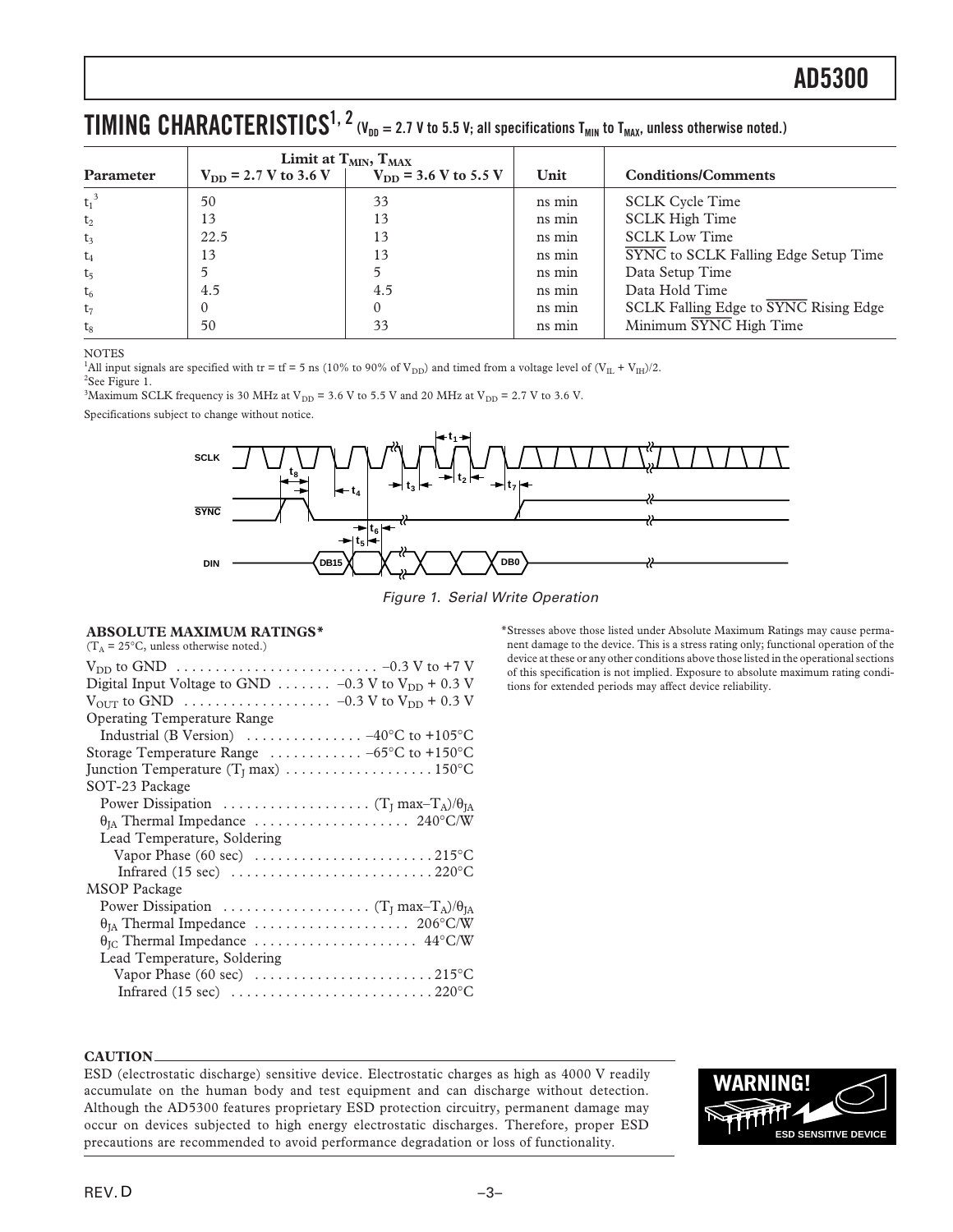### **PIN CONFIGURATIONS**



### **PIN FUNCTION DESCRIPTIONS**

| $SOT-23$<br>Pin No. | <b>MSOP</b><br>Pin No. | <b>Mnemonic</b> | <b>Function</b>                                                                                                                                                                                                                                                                                                                                                                                                                                                                                                           |
|---------------------|------------------------|-----------------|---------------------------------------------------------------------------------------------------------------------------------------------------------------------------------------------------------------------------------------------------------------------------------------------------------------------------------------------------------------------------------------------------------------------------------------------------------------------------------------------------------------------------|
| $\mathbf{1}$        | 4                      | $V_{OUT}$       | Analog Output Voltage from DAC. The output amplifier has rail-to-rail operation.                                                                                                                                                                                                                                                                                                                                                                                                                                          |
| 2                   | 8                      | <b>GND</b>      | Ground Reference Point for All Circuitry on the Part.                                                                                                                                                                                                                                                                                                                                                                                                                                                                     |
| 3                   |                        | $V_{DD}$        | Power Supply Input. These parts can be operated from 2.5 V to 5.5 V, and $V_{DD}$ should be decoupled<br>to GND.                                                                                                                                                                                                                                                                                                                                                                                                          |
| $\overline{4}$      |                        | <b>DIN</b>      | Serial Data Input. This device has a 16-bit shift register. Data is clocked into the register on the<br>falling edge of the serial clock input.                                                                                                                                                                                                                                                                                                                                                                           |
| $\overline{5}$      | 6                      | <b>SCLK</b>     | Serial Clock Input. Data is clocked into the input shift register on the falling edge of the serial<br>clock input. Data can be transferred at rates up to 30 MHz.                                                                                                                                                                                                                                                                                                                                                        |
| 6                   | 5                      | <b>SYNC</b>     | Level Triggered Control Input (Active Low). This is the frame synchronization signal for the<br>input data. When $\overline{\text{SYNC}}$ goes low, it enables the input shift register and data is transferred in on the<br>falling edges of the following clocks. The DAC is updated following the 16th clock cycle, unless<br>$\overline{\text{SYNC}}$ is taken high before this edge, in which case the rising edge of $\overline{\text{SYNC}}$ acts as an interrupt and<br>the write sequence is ignored by the DAC. |
| NC                  | 2, 3                   | NC.             | No Connect.                                                                                                                                                                                                                                                                                                                                                                                                                                                                                                               |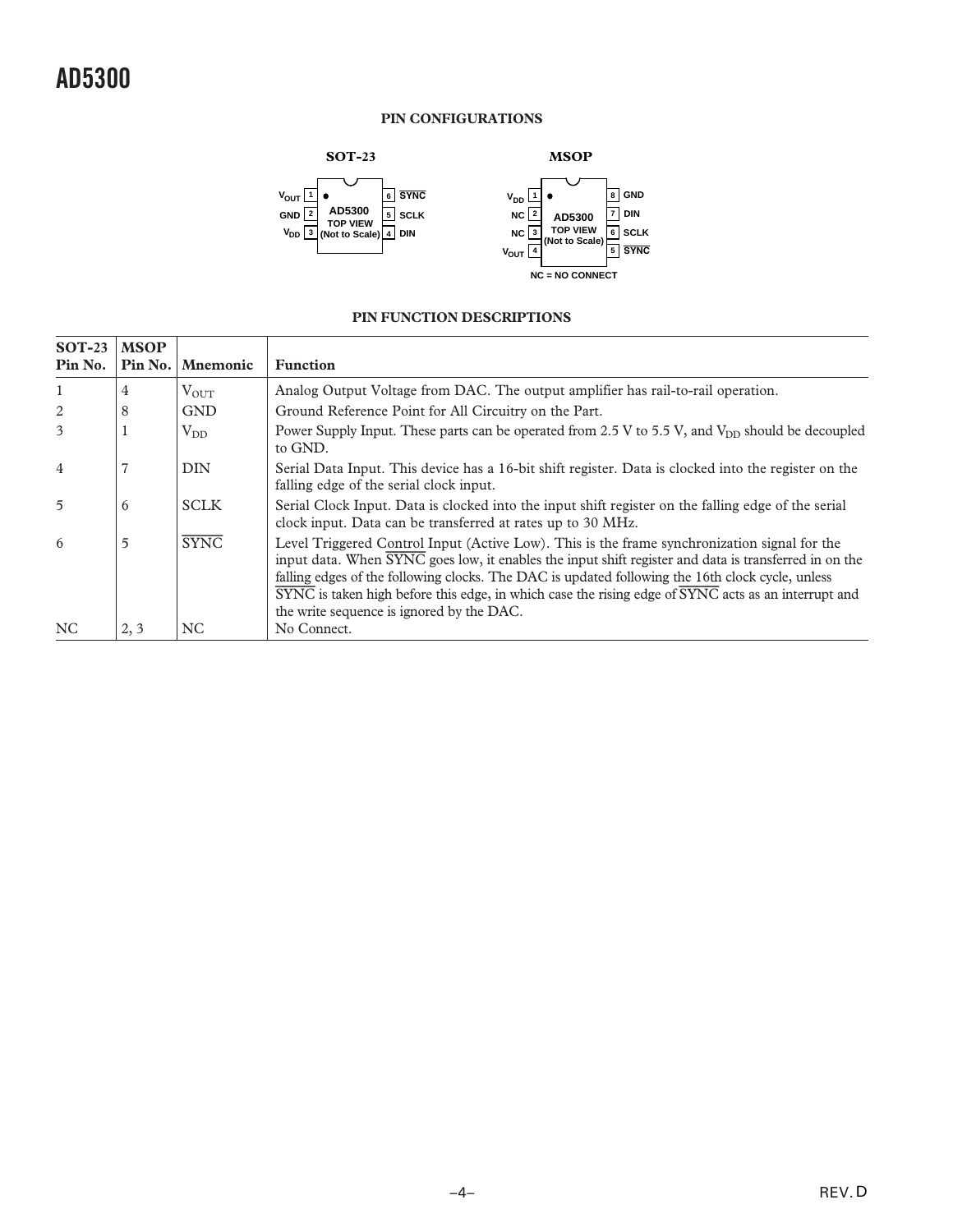#### **TERMINOLOGY**

### **Relative Accuracy**

For the DAC, relative accuracy or integral nonlinearity (INL) is a measure of the maximum deviation, in LSBs, from a straight line passing through the endpoints of the DAC transfer function. A typical INL vs. code plot can be seen i[n Figure 2.](#page-5-0)

#### **Differential Nonlinearity**

Differential nonlinearity (DNL) is the difference between the measured change and the ideal 1 LSB change between any two adjacent codes. A specified differential nonlinearity of  $\pm 1$  LSB maximum ensures monotonicity. This DAC is guaranteed monotonic by design. A typical DNL vs. code plot can be seen in [Figure 3.](#page-5-0)

#### **Zero-Code Error**

Zero-code error is a measure of the output error when zero code (00 Hex) is loaded to the DAC register. Ideally, the output should be 0 V. The zero-code error is always positive in the AD5300 because the output of the DAC cannot go below 0 V. This is due to a combination of the offset errors in the DAC and output amplifier. Zero-code error is expressed in LSBs. A plot of zero-code error vs. temperature can be seen i[n Figure 6.](#page-5-0)

#### **Full-Scale Error**

Full-scale error is a measure of the output error when fullscale code (FF Hex) is loaded to the DAC register. Ideally, the output should be  $V_{DD}$  – 1 LSB. Full-scale error is expressed in LSBs. A plot of full-scale error vs. temperature can be seen in [Figure 6.](#page-5-0)

#### **Gain Error**

This is a measure of the span error of the DAC. It is the deviation in slope of the DAC transfer characteristic from ideal expressed as a percent of the full-scale range.

#### **Total Unadjusted Error**

Total unadjusted error (TUE) is a measure of the output error taking into account all the various errors. A typical TUE vs. code plot can be seen i[n Figure 4.](#page-5-0)

#### **Zero-Code Error Drift**

This is a measure of the change in zero-code error with a change in temperature. It is expressed in  $\mu$ V/°C.

#### **Gain Error Drift**

This is a measure of the change in gain error with changes in temperature. It is expressed in (ppm of full-scale range)/°C.

#### **Digital-to-Analog Glitch Impulse**

Digital-to-analog glitch impulse is the impulse injected into the analog output when the input code in the DAC register changes state. It is normally specified as the area of the glitch in nV-secs and is measured when the digital input code is changed by 1 LSB at the major carry transition (7F Hex to 80 Hex). See [Figure 19.](#page-6-0)

#### **Digital Feedthrough**

Digital feedthrough is a measure of the impulse injected into the analog output of the DAC from the digital inputs of the DAC but is measured when the DAC output is not updated. It is specified in nV-secs and is measured with a full-scale code change on the data bus, i.e., from all 0s to all 1s, and vice versa.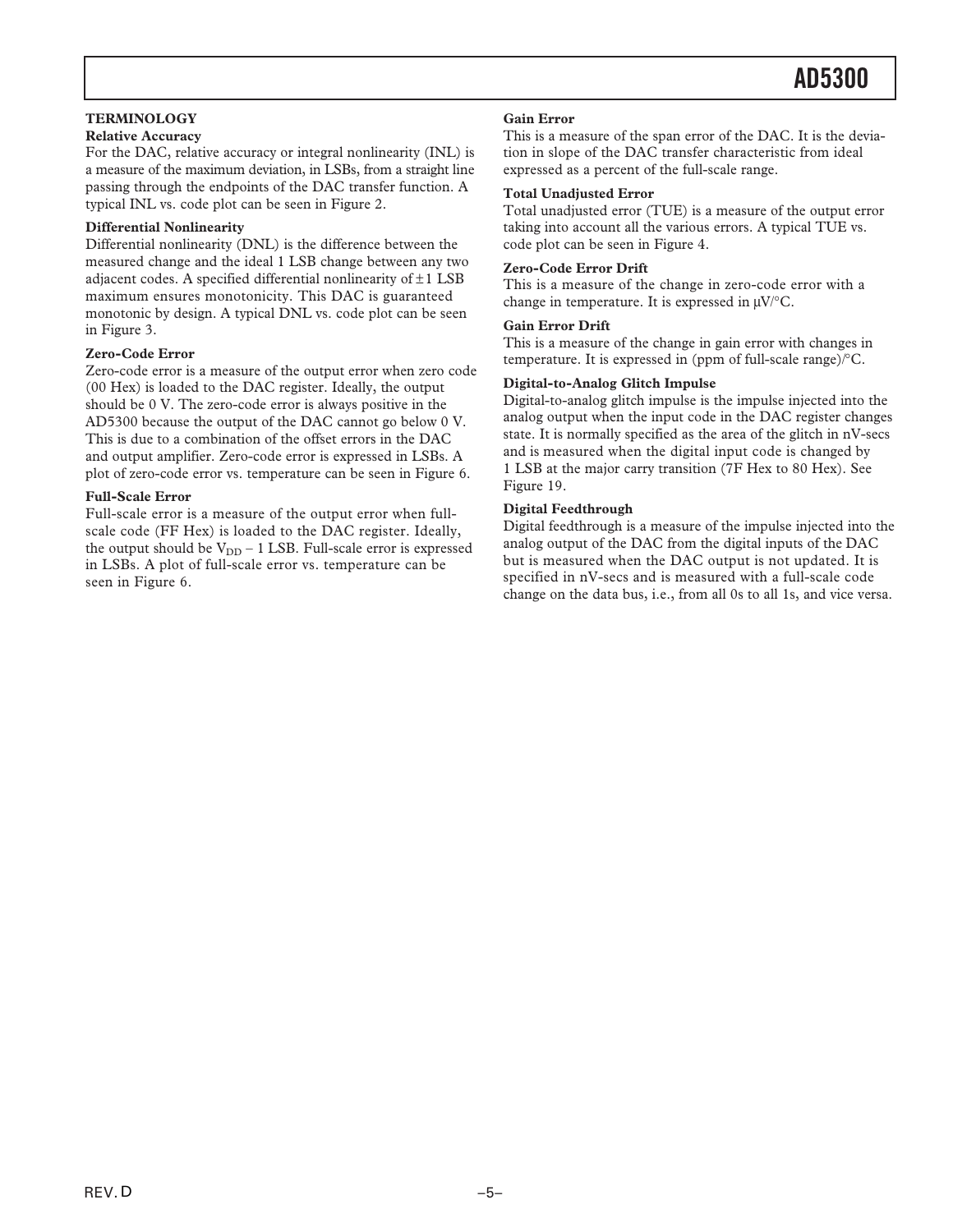## <span id="page-5-0"></span>**AD5300–Typical Performance Characteristics**



Figure 2. Typical INL Plot



Figure 3. Typical DNL Plot



Figure 4. Typical Total Unadjusted Error Plot



Figure 5. INL Error and DNL Error vs. Temperature



Figure 8. Source and Sink Current Capability with  $V_{DD} = 3$  V



Figure 6. Zero-Scale Error and Full-Scale Error vs. Temperature



Figure 9. Source and Sink Current Capability with  $V_{DD} = 5 V$ 



Figure 7.  $I_{DD}$  Histogram with  $V_{DD}$  = 3 V and  $V_{DD}$  = 5 V



Figure 10. Supply Current vs. Code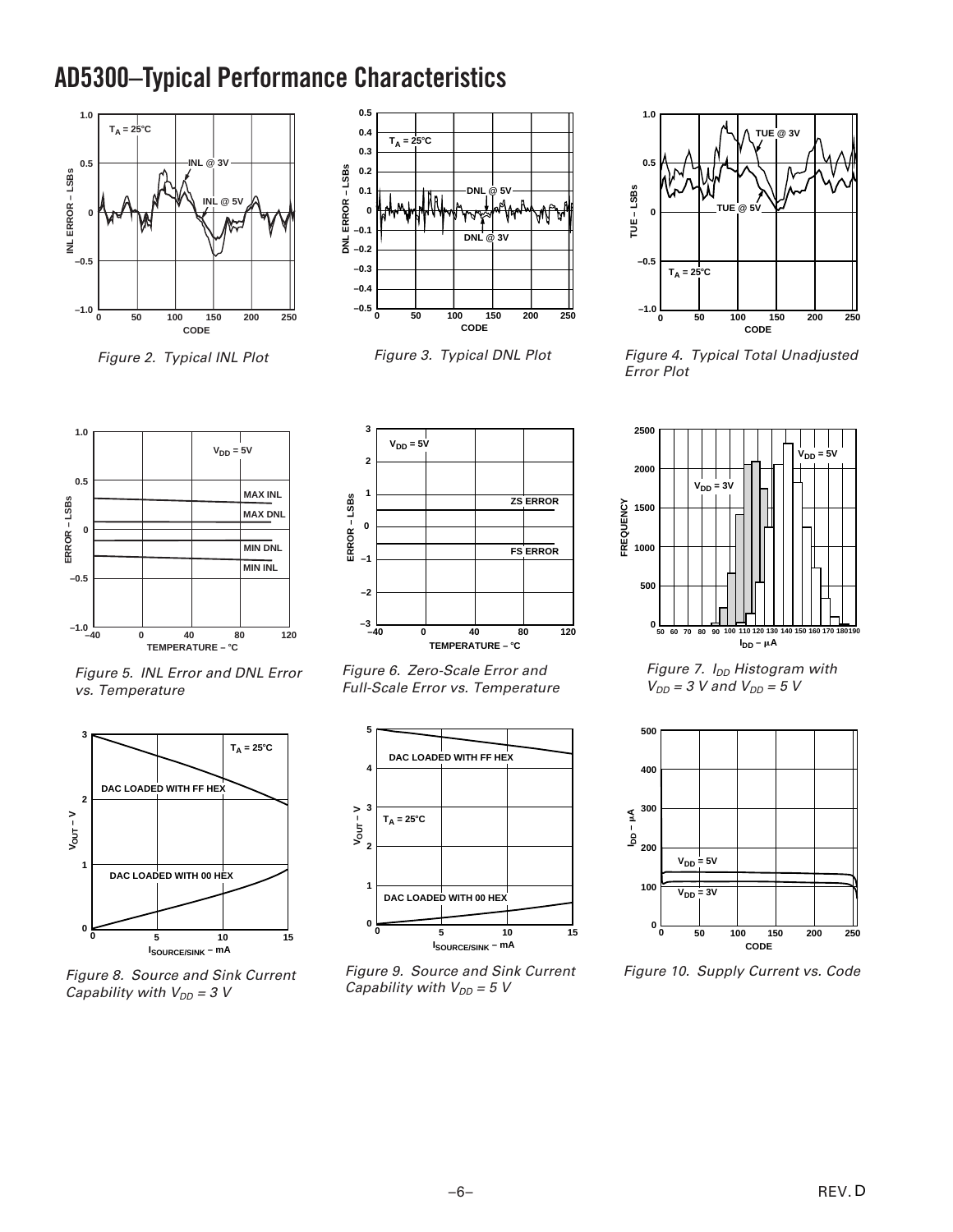<span id="page-6-0"></span>

Figure 11. Supply Current vs. **Temperature** 



Figure 12. Supply Current vs. Supply Voltage



Figure 13. Power-Down Current vs. Supply Voltage







Figure 16. Half-Scale Settling Time



Figure 19. Digital-to-Analog Glitch Impulse

Figure 14. Supply Current vs. Logic Input Voltage



Figure 17. Power-On Reset to 0 V



Figure 15. Full-Scale Settling Time



Figure 18. Exiting Power-Down (7F Hex Loaded)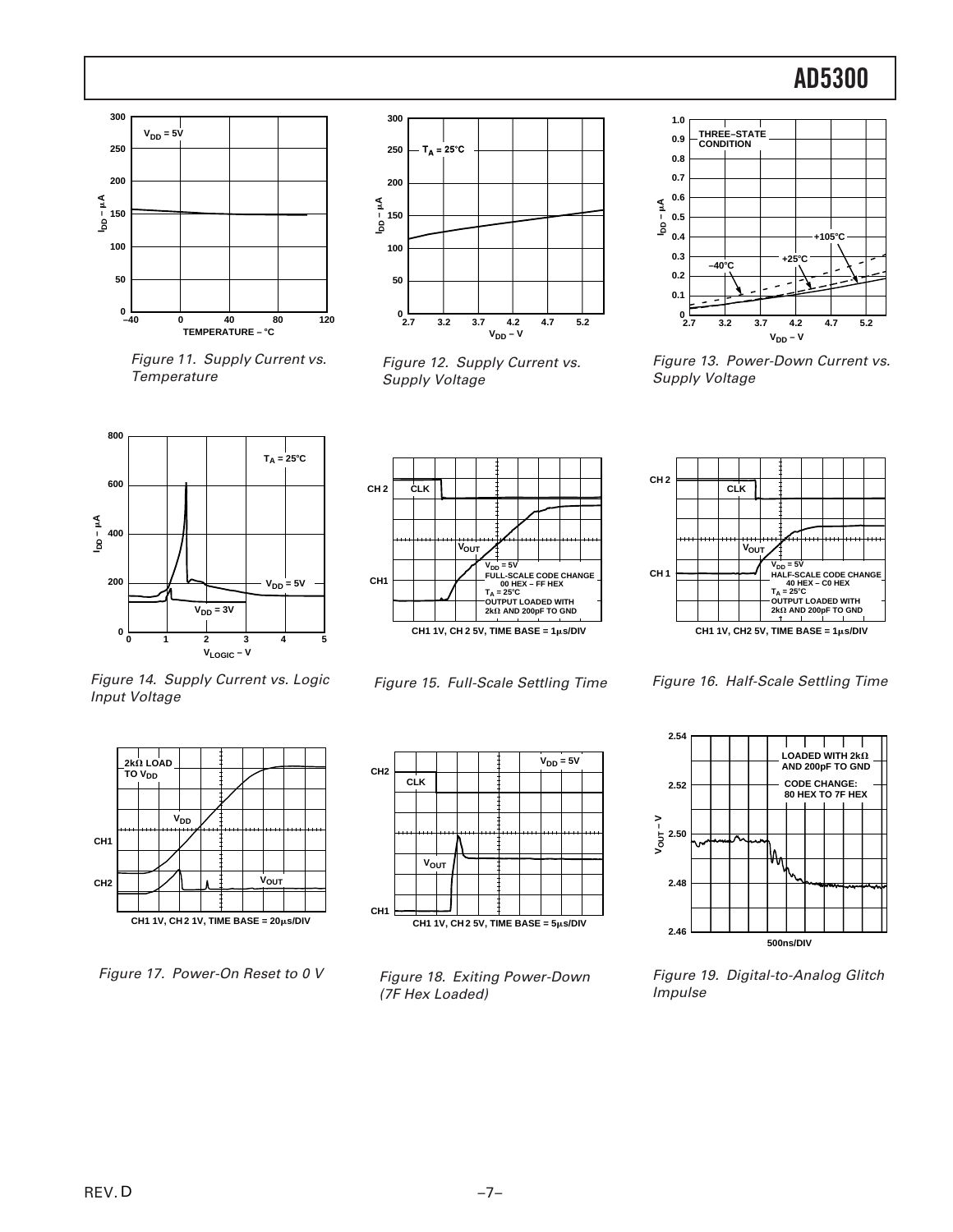## **GENERAL DESCRIPTION**

### **D/A Section**

The AD5300 DAC is fabricated on a CMOS process. The architecture consists of a string DAC followed by an output buffer amplifier. Since there is no reference input pin, the power supply  $(V_{DD})$  acts as the reference. Figure 20 shows a block diagram of the DAC architecture.



Figure 20. DAC Architecture

Since the input coding to the DAC is straight binary, the ideal output voltage is given by

$$
V_{OUT} = V_{DD} \times \left(\frac{D}{256}\right)
$$

where  $D =$  decimal equivalent of the binary code that is loaded to the DAC register; *D* can range from 0 to 255.

#### **Resistor String**

The resistor string section is shown in Figure 21. It is simply a string of resistors, each of value R. The code loaded to the DAC register determines at which node on the string the voltage is tapped off to be fed into the output amplifier. The voltage is tapped off by closing one of the switches connecting the string to the amplifier. Because it is a string of resistors, it is guaranteed monotonic.



Figure 21. Resistor String

#### **Output Amplifier**

The output buffer amplifier is capable of generating rail-to-rail voltages on its output, which gives an output range of 0 V to V<sub>DD</sub>. It is capable of driving a load of 2 kΩ in parallel with 1000 pF to GND. The source and sink capabilities of the output amplifier can be seen in [Figures 8](#page-5-0) a[nd 9. T](#page-5-0)he slew rate is  $1 \text{ V/}\mu\text{s}$ with a half-scale settling time of 4  $\mu$ s with the output loaded.

#### **SERIAL INTERFACE**

The AD5300 has a 3-wire serial interface (*SYNC*, SCLK, and DIN), which is compatible with SPI, QSPI, and MICROWIRE interface standards as well as most DSPs. Se[e Figure 1 f](#page-2-0)or a timing diagram of a typical write sequence.

The write sequence begins by bringing the *SYNC* line low. Data from the DIN line is clocked into the 16-bit shift register on the falling edge of SCLK. The serial clock frequency can be as high as 30 MHz, making the AD5300 compatible with high speed DSPs. On the 16th falling clock edge, the last data bit is clocked in and the programmed function is executed (i.e., a change in DAC register contents and/or a change in the mode of operation). At this stage, the *SYNC* line may be kept low or be brought high. In either case, it must be brought high for a minimum of 33 ns ( $V_{DD}$  = 3.6 V to 5.5 V) or 50 ns ( $V_{DD}$  = 2.7 V to 3.6 V) before the next write sequence so that a falling edge of *SYNC* can initiate the next write sequence. Since the *SYNC* buffer draws more current when  $V_{IN} = 2.4$  V than it does when  $V_{IN} =$ 0.8 V, *SYNC* should be idled low between write sequences for even lower power operation of the part. As previously mentioned, however, it must be brought high again just before the next write sequence.

#### **Input Shift Register**

The input shift register is 16 bits wide (see Figure 22). The first two bits are Don't Cares. The next two are control bits that control which mode of operation the part is in (normal mode or any one of three power-down modes). There is a more complete description of the various modes in th[e Power-Down Modes](#page-8-0) [section. T](#page-8-0)he next eight bits are the data bits. These are transferred to the DAC register on the 16th falling edge of SCLK. Finally, the last four bits are Don't Cares.



Figure 22. Input Register Contents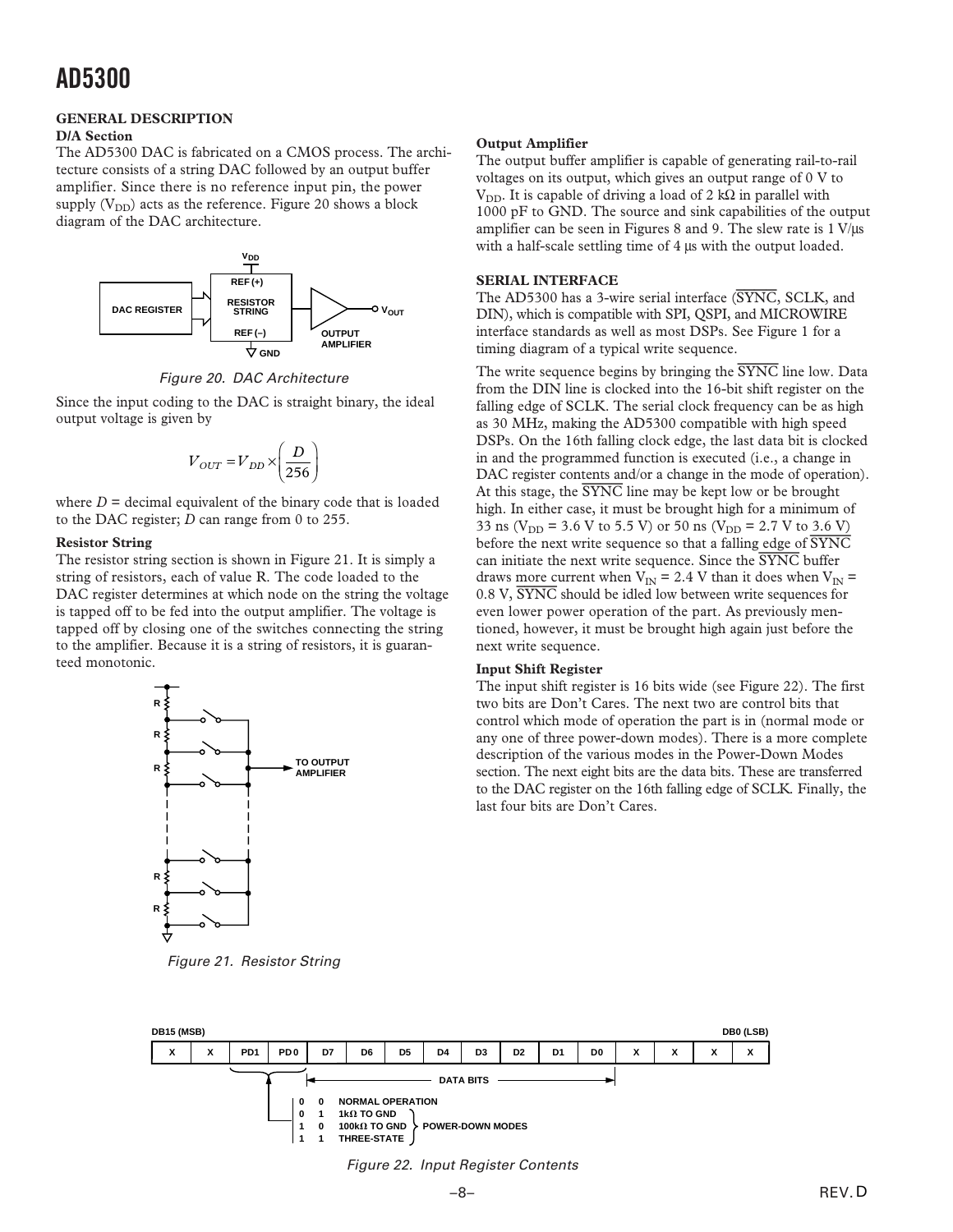<span id="page-8-0"></span>



#### **SYNC Interrupt**

In a normal write sequence, the *SYNC* line is kept low for at least 16 falling edges of SCLK and the DAC is updated on the 16th falling edge. However, if *SYNC* is brought high before the 16th falling edge, this acts as an interrupt to the write sequence. The shift register is reset and the write sequence is seen as invalid; neither an update of the DAC register contents or a change in the operating mode occurs—see Figure 23.

#### **Power-On Reset**

The AD5300 contains a power-on reset circuit that controls the output voltage during power-up. The DAC register is filled with zeros and the output voltage is 0 V. It remains there until a valid write sequence is made to the DAC. This is useful in applications where it is important to know the state of the output of the DAC while it is in the process of powering up.

#### **Power-Down Modes**

The AD5300 contains four separate modes of operation. These modes are software programmable by setting two bits (DB13 and DB12) in the control register. Table I shows how the state of the bits corresponds to the mode of operation of the device.

|  |  |  | Table I. Modes of Operation for the AD5300 |  |  |  |
|--|--|--|--------------------------------------------|--|--|--|
|--|--|--|--------------------------------------------|--|--|--|

| <b>DB13</b> | <b>DB12</b> | <b>Operating Mode</b> |
|-------------|-------------|-----------------------|
|             |             | Normal Operation      |
|             |             | Power-Down Modes      |
| $\Omega$    |             | 1 kQ to GND           |
|             |             | 100 kΩ to GND         |
|             |             | Three-State           |

When both bits are set to 0, the part works normally with its normal power consumption of 140 µA at 5 V. However, for the three power-down modes, the supply current falls to 200 nA at 5 V (50 nA at 3 V). Not only does the supply current fall but the output stage is also internally switched from the output of the amplifier to a resistor network of known values. This has an advantage: the output impedance of the part is known while the part is in power-down mode. There are three different options. The output is connected internally to GND through a 1  $k\Omega$  resistor or a 100 kΩ resistor, or it is left open-circuited (three-stated). The output stage is illustrated in Figure 24.



Figure 24. Output Stage During Power-Down

The bias generator, the output amplifier, the resistor string, and other associated linear circuitry are all shut down when the power-down mode is activated. However, the contents of the DAC register are unaffected when in power-down. The time to exit power-down is typically 2.5  $\mu$ s for V<sub>DD</sub> = 5 V and 5  $\mu$ s for  $V_{DD}$  = 3 V (se[e Figure 18\).](#page-6-0)

### **MICROPROCESSOR INTERFACING**

#### **AD5300 to ADSP-2101/ADSP-2103 Interface**

Figure 25 shows a serial interface between the AD5300 and the ADSP-2101/ADSP-2103. The ADSP-2101/ADSP-2103 should be set up to operate in the SPORT transmit alternate framing mode. The ADSP-2101/ADSP-2103 SPORT is programmed through the SPORT control register and should be configured as follows: internal clock operation, active low framing, 16-bit word length. Transmission is initiated by writing a word to the Tx register after the SPORT has been enabled.



**\*ADDITIONAL PINS OMITTED FOR CLARITY**

Figure 25. AD5300 to ADSP-2101/ADSP-2103 Interface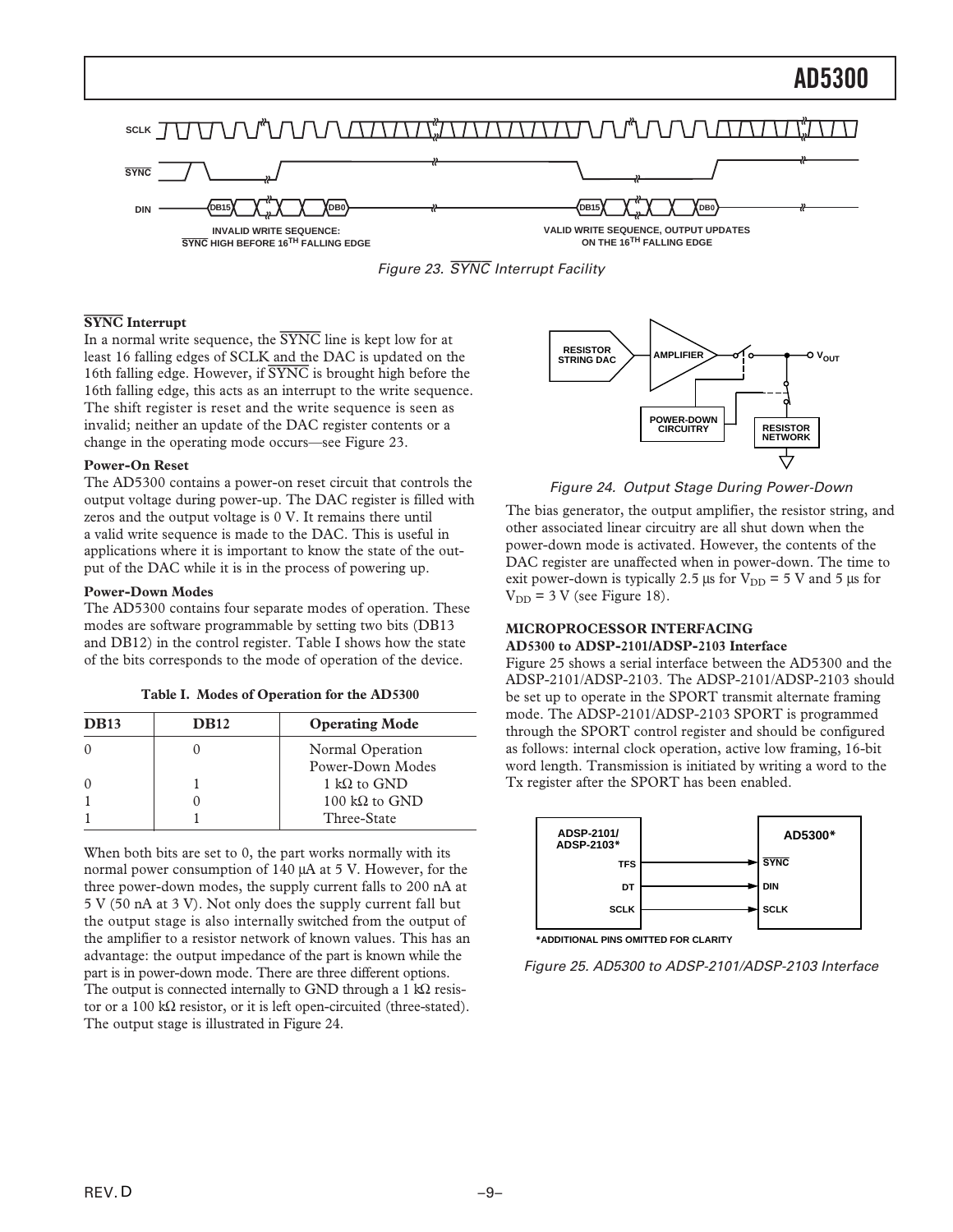#### **AD5300 to 68HC11/68L11 Interface**

Figure 26 shows a serial interface between the AD5300 and the 68HC11/68L11 microcontroller. SCK of the 68HC11/68L11 drives the SCLK of the AD5300, while the MOSI output drives the serial data line of the DAC. The *SYNC* signal is derived from a port line (PC7). The setup conditions for correct operation of this interface are as follows: the 68HC11/68L11 should be configured so that its CPOL bit is a 0 and its CPHA bit is a 1. When data is being transmitted to the DAC, the *SYNC* line is taken low (PC7). When the 68HC11/68L11 is configured as above, data appearing on the MOSI output is valid on the falling edge of SCK. Serial data from the 68HC11/68L11 is transmitted in 8-bit bytes with only eight falling clock edges occurring in the transmit cycle. Data is transmitted MSB first. In order to load data to the AD5300, PC7 is left low after the first eight bits are transferred, and a second serial write operation is performed to the DAC and PC7 is taken high at the end of this procedure.



**\*ADDITIONAL PINS OMITTED FOR CLARITY**

Figure 26. AD5300 to 68HC11/68L11 Interface

#### **AD5300 to 80C51/80L51 Interface**

Figure 27 shows a serial interface between the AD5300 and the 80C51/80L51 microcontroller. The setup for the interface is as follows: TXD of the 80C51/80L51 drives SCLK of the AD5300, while RXD drives the serial data line of the part. The *SYNC* signal is again derived from a bit programmable pin on the port. In this case, port line P3.3 is used. When data is to be transmitted to the AD5300, P3.3 is taken low. The 80C51/80L51 transmits data only in 8-bit bytes; thus, only eight falling clock edges occur in the transmit cycle. To load data to the DAC, P3.3 is left low after the first eight bits are transmitted, and a second write cycle is initiated to transmit the second byte of data. P3.3 is taken high following the completion of this cycle. The 80C51/80L51 outputs the serial data in a format that has the LSB first. The AD5300 requires its data with the MSB as the first bit received. The 80C51/80L51 transmit routine takes this into account.



**\*ADDITIONAL PINS OMITTED FOR CLARITY**

Figure 27. AD5300 to 80C51/80L51 Interface

#### **AD5300 to MICROWIRE Interface**

Figure 28 shows an interface between the AD5300 and any MICROWIRE compatible device. Serial data is shifted out on the falling edge of the serial clock and is clocked into the AD5300 on the rising edge of the SK.



Figure 28. AD5300 to MICROWIRE Interface

### **APPLICATIONS**

#### **Using REF19x as a Power Supply for AD5300**

Because the supply current required by the AD5300 is extremely low, an alternative option is to use a REF19x voltage reference [\(REF195](http://www.analog.com/REF195) for 5 V or [REF193 f](http://www.analog.com/REF193)or 3 V) to supply the required voltage to the part—see Figure 29. This is especially useful if your power supply is quite noisy or if the system supply voltages are at some value other than 5 V or 3 V (e.g., 15 V). The REF19x will output a steady supply voltage for the AD5300. If the low dropout [REF195](http://www.analog.com/REF195) is used, the current it needs to supply to the AD5300 is 140 µA. This is with no load on the output of the DAC. When the DAC output is loaded, the [REF195 a](http://www.analog.com/REF195)lso needs to supply the current to the load. The total current required (with a 5 kΩ load on the DAC output) is

$$
140 \mu A + (5 V/5 k\Omega) = 1.14 mA
$$

The load regulation of the [REF195](http://www.analog.com/REF195) is typically 2 ppm/mA, which results in an error of 2.3 ppm  $(11.5 \,\text{\ensuremath{\mu}V})$  for the 1.14 mA current drawn from it. This corresponds to a 0.0006 LSB error.



Figure 29. [REF195](http://www.analog.com/REF195) as Power Supply to AD5300

#### **Bipolar Operation Using the AD5300**

The AD5300 has been designed for single-supply operation, but a bipolar output range is also possible using the circuit in [Figure 30.](#page-10-0) The circuit i[n Figure 30 w](#page-10-0)ill give an output voltage range of  $\pm$ 5 V. Rail-to-rail operation at the amplifier output is achievable using an [AD820 o](http://www.analog.com/AD820)r an [OP295 a](http://www.analog.com/OP295)s the output amplifier.

The output voltage for any input code can be calculated as

$$
V_O = \left[ V_{DD} \times \left( \frac{D}{256} \right) \times \left( \frac{R1 + R2}{R1} \right) - V_{DD} \times \left( \frac{R2}{R1} \right) \right]
$$

where *D* represents the input code in decimal (0 to 255). With  $V_{DD}$  = 5 V,  $R1 = R2 = 10$  kΩ,

$$
V_O = \left(\frac{10 \times D}{256}\right) - 5V
$$

This is an output voltage range of  $\pm$ 5 V with 00 Hex corresponding to a –5 V output and FF Hex corresponding to a 5 V output.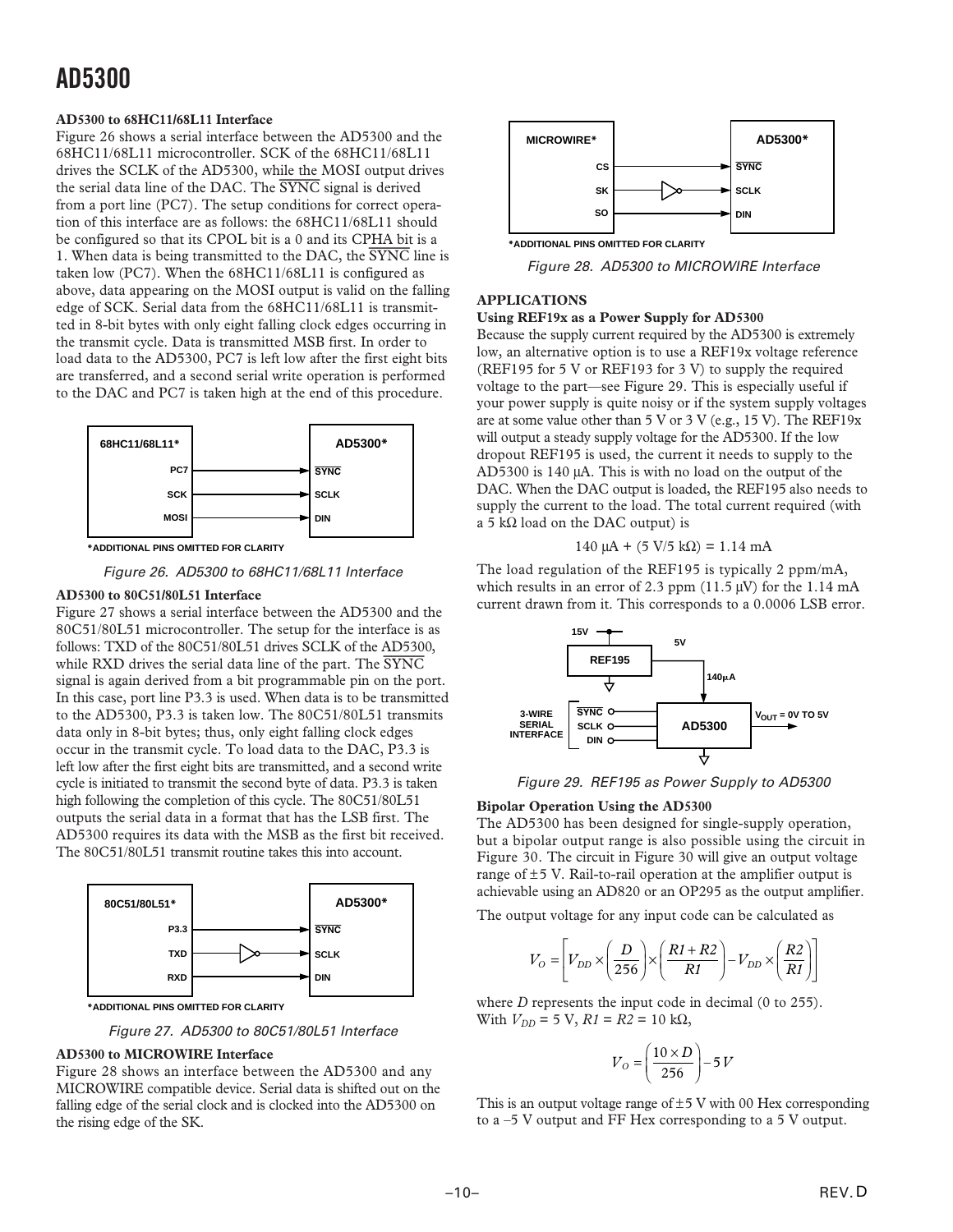<span id="page-10-0"></span>

Figure 30. Bipolar Operation with the AD5300

**Two 8-Bit AD5300s Together Make One 15-Bit DAC**

By using the configuration in Figure 31, it can be seen that one 15-bit DAC can be made with two 8-bit AD5300s. Because of the low supply current the AD5300 requires, the output of one DAC may be directed into the supply pin of the second DAC. The first DAC has no problem sourcing the required 140  $\mu$ A of current for the second DAC.

Since the AD5300 works on any supply voltage between 2.5 V and 5.5 V, the output of the first DAC can be anywhere above 2.5 V. For a  $V_{DD}$  of 5 V, this allows the first DAC to use half of its output range (2.5 V to 5 V), which gives 7-bit resolution on the output voltage. This output then becomes the supply and reference for the second DAC. The second DAC has 8-bit resolution on the output range, which gives an overall resolution for the system of 15 bits.

A level-shifter is required to ensure that the logic input voltages do not exceed the supply voltage of the part. The microcontroller outputs 5 V signals, which need to be level shifted down to 2.5 V in the case of the second DAC having a supply of only 2.5 V.





#### **Using AD5300 with an Opto-Isolated Interface**

In process-control applications in industrial environments, it is often necessary to use an opto-isolated interface to protect and isolate the controlling circuitry from any hazardous commonmode voltages that may occur in the area where the DAC is functioning. Opto-isolators provide isolation in excess of 3 kV. Because the AD5300 uses a 3-wire serial logic interface, it requires only three opto-isolators to provide the required isolation (see Figure 32). The power supply to the part also needs to be isolated. This is done by using a transformer. On the DAC side of the transformer, a 5 V regulator provides the 5 V supply required for the AD5300.



Figure 32. AD5300 with an Opto-Isolated Interface

#### **Power Supply Bypassing and Grounding**

When accuracy is important in a circuit, it is helpful to carefully consider the power supply and ground return layout on the board. The printed circuit board containing the AD5300 should have separate analog and digital sections, each having its own area of the board. If the AD5300 is in a system where other devices require an AGND to DGND connection, the connection should be made at one point only. This ground point should be as close as possible to the AD5300.

The power supply to the AD5300 should be bypassed with 10 µF and 0.1 µF capacitors. The capacitors should be physically as close as possible to the device with the 0.1 µF capacitor ideally right up against the device. The 10 µF capacitors are the tantalum bead type. It is important that the  $0.1 \mu$ F capacitor has low effective series resistance (ESR) and effective series inductance (ESI), e.g., common ceramic types of capacitors. This 0.1 µF capacitor provides a low impedance path to ground for high frequencies caused by transient currents due to internal logic switching.

The power supply line itself should have as large a trace as possible to provide a low impedance path and reduce glitch effects on the supply line. Clocks and other fast switching digital signals should be shielded from other parts of the board by digital ground. Avoid crossover of digital and analog signals if possible. When traces cross on opposite sides of the board, ensure that they run at right angles to each other to reduce feedthrough effects through the board. The best board layout technique is the microstrip technique where the component side of the board is dedicated to the ground plane only and the signal traces are placed on the solder side. However, this is not always possible with a 2-layer board.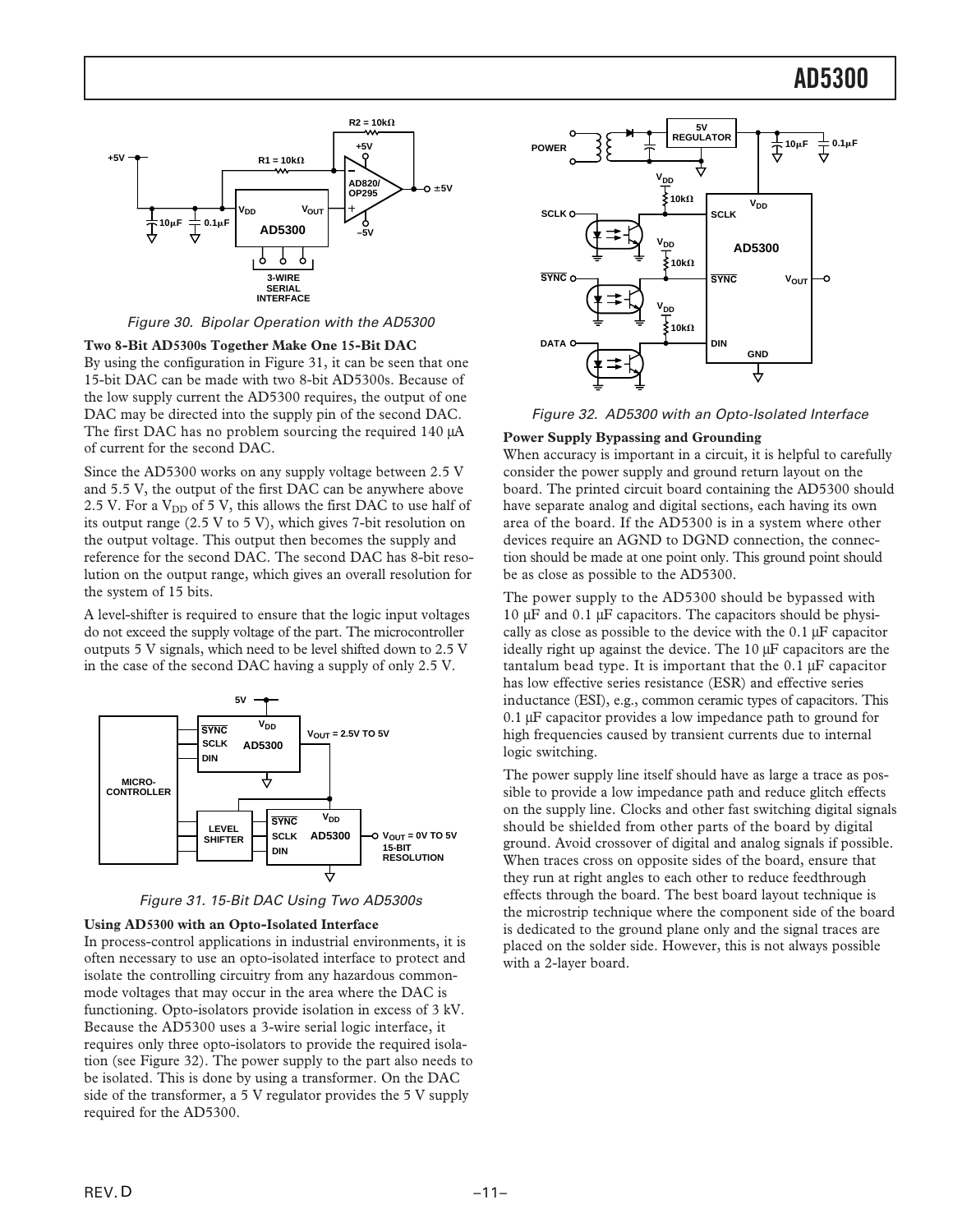## OUTLINE DIMENSIONS